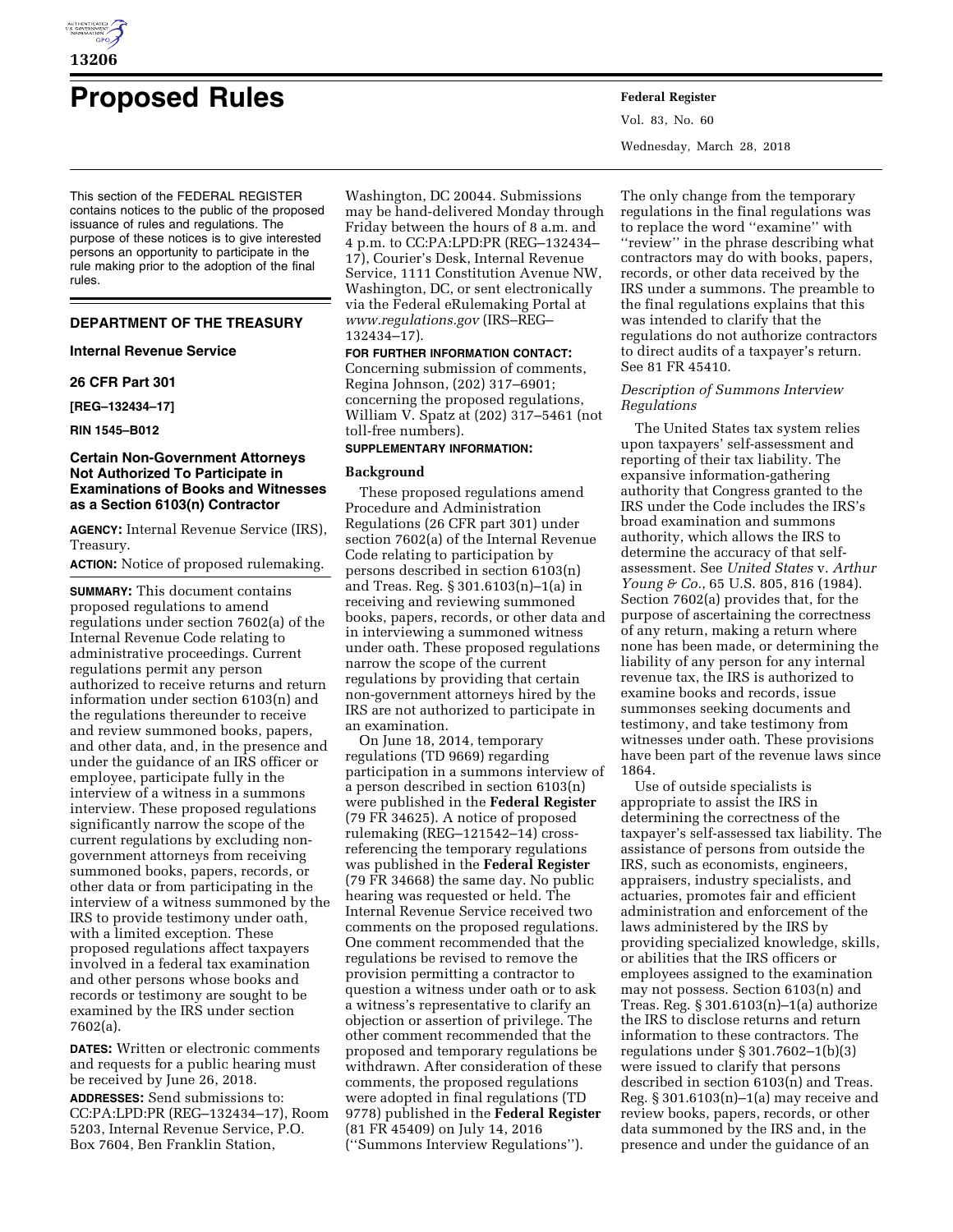IRS officer or employee, participate fully in the interview of a person who the IRS has summoned as a witness to provide testimony under oath. See 81 FR 45410.

#### *Executive Order 13789, Notice 2017–38, and the Reports to the President*

Executive Order 13789, issued on April 21, 2017 (E.O. 13789, 82 FR 19317), instructs the Secretary of the Treasury (the Secretary) to review all significant tax regulations issued on or after January 1, 2016, and to take appropriate action to alleviate the burdens of regulations that (i) impose an undue financial burden on U.S. taxpayers; (ii) add undue complexity to the Federal tax laws; or (iii) exceed the statutory authority of the IRS.

E.O. 13789 further instructs the Secretary to submit to the President within 60 days a report (First Report) that identifies regulations that meet these criteria. Notice 2017–38 (2017–30 I.R.B. 147 (July 24, 2017)) included the Summons Interview Regulations in a list of eight regulations identified by the Secretary in the First Report as meeting at least one of the first two criteria specified in E.O. 13789. E.O. 13789 further instructs the Secretary to submit to the President a second report (Second Report) that recommends specific actions to mitigate the burden imposed by regulations identified in the First Report.

In response to Notice 2017–38, the Treasury Department and the IRS received seven comments from professional and business associations addressing the Summons Interview Regulations. All but one of these comments recommended removal of the regulations based primarily on the commentators' perception that the regulations create longer and less efficient examinations by improperly delegating authority to outside law firms to conduct examinations. The one commenter that did not recommend removal of the regulations in their entirety requested removal of the provisions permitting a contractor to directly question a witness during a summons interview.

As explained in the preamble to the final Summons Interview Regulations, the regulations do not delegate authority to conduct examinations or summons interviews. Rather, the regulations permit contractors authorized under section 6103(n) to review books and records and be present and ask questions during summons interviews, all under the supervision of IRS officers and employees. See 81 FR 45410–45412.

Comments in response to Notice 2017–38 also raised concerns that the regulations permit the IRS to hire law firms to receive and review summoned information and fully participate in a summons interview on behalf of the government.

On October 16, 2017, the Secretary published the Second Report in the **Federal Register** (82 FR 48013) stating that the Treasury Department and the IRS are considering proposing a prospectively effective amendment to the Summons Interview Regulations to narrow their scope to prohibit nongovernment attorneys from questioning witnesses on behalf of the IRS, reviewing summoned records, or playing a behind-the-scenes role in an examination, such as consulting on IRS legal strategy, with a limited exception.

The Code provides IRS officers and employees with significant and broad powers under its summons authority to question witnesses under oath and to require the production of books and records. The Summons Interview Regulations require the IRS to retain authority over important decisions when section 6103(n) contractors question witnesses, but there is a perceived risk that the IRS may not be able to maintain full control over the actions of a non-government attorney hired by the IRS when such an attorney, with the limited exception described below, questions witnesses. The actions of the non-governmental attorney while questioning witnesses could foreclose IRS officials from independently exercising their judgment. Managing an examination or summons interview is therefore best exercised solely by government employees, including government attorneys, whose only duty is to serve the public interest. These concerns outweigh the countervailing need for the IRS to use non-government attorneys, except in the limited circumstances set forth in proposed paragraph (b)(3)(ii). Treasury and the IRS remain confident that the core functions of questioning witnesses and conducting examinations are well within the expertise and ability of government attorneys and examination agents.

#### **Explanation of Provisions**

Proposed § 301.7602–1(b)(3)(i) retains the rule from the Summons Interview Regulations authorizing section 6103(n) contractors to receive and review summoned information and fully participate in the summons interview, including questioning witnesses. However, proposed § 301.7602– 1(b)(3)(ii) is added to prohibit contractors who are attorneys, with the limited exception described below, from participating in the administrative

process contemplated by section 7602(a). Under this prohibition, a nongovernment attorney, with the limited exception described below, may not review summoned books, papers, records or other data or question summoned witnesses on behalf of the IRS unless the attorney is hired by the IRS for a permitted purpose.

As a limited exception to that prohibition, proposed § 301.7602– 1(b)(3)(ii) permits the IRS to hire a nongovernment attorney if the attorney is being hired for specialized substantive subject matter expertise in an area other than federal tax law. Specifically, proposed § 301.7602–1(b)(3)(ii) permits the IRS to hire an attorney who has specialized knowledge of foreign, state, or local law, including tax law, or who is a specialist in non-tax substantive law such as patent law, property law, or environmental law. It would not permit IRS to hire an attorney for nonsubstantive specialized knowledge, such as civil litigation skills. Proposed § 301.7602–1(b)(3)(ii) also permits the IRS to hire a contractor who may happen to be an attorney, but who is hired for knowledge, skills, or abilities other than providing legal services as an attorney. Further, proposed § 301.7602– 1(b)(3)(ii) permits the IRS to hire an entity that employs or is owned by attorneys so long as the expertise they are providing is not prohibited by proposed § 301.7602–1(b)(3)(ii).

These changes are proposed to be effective for examinations begun and summonses served by the IRS on or after the date that these proposed regulations are published in the **Federal Register**.

#### **Special Analyses**

Certain IRS regulations, including these, are exempt from the requirements of Executive Order 12866, as supplemented and affirmed by Executive Order 13563. Therefore, a regulatory assessment is not required. Because the proposed regulations would not impose a collection of information on small entities, the Regulatory Flexibility Act (5 U.S.C. chapter 6) does not apply. Therefore, a regulatory flexibility analysis is not required. Pursuant to section 7805(f) of the Internal Revenue Code, the IRS will submit the proposed regulations to the Chief Counsel for Advocacy of the Small Business Administration for comments about the regulations' impact on small businesses.

#### **Comments and Request for a Public Hearing**

Before these proposed regulations are adopted as final, the IRS will consider any written (signed original and 8